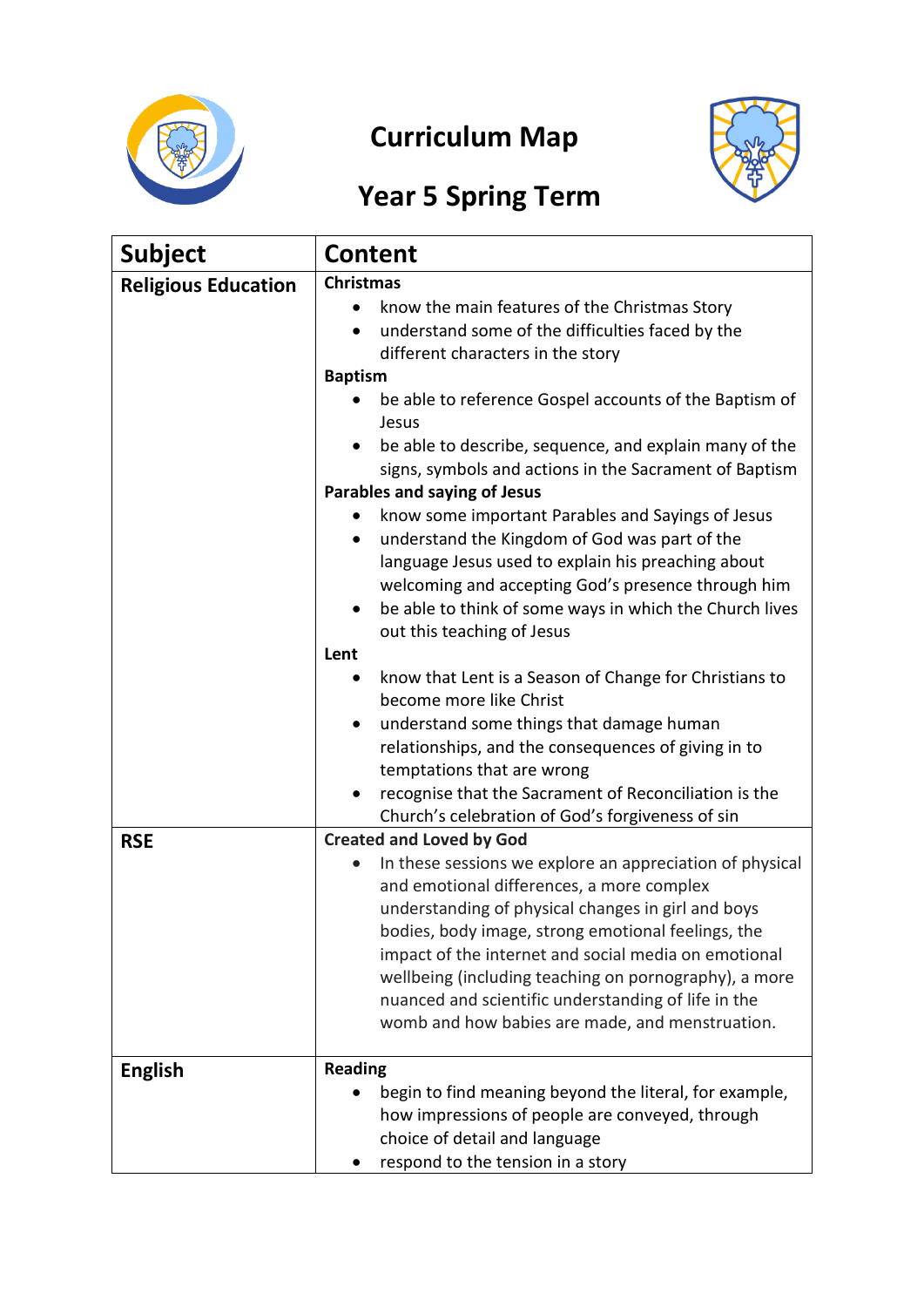| read ahead to determine direction and meaning of a<br>٠                                    |
|--------------------------------------------------------------------------------------------|
| story                                                                                      |
| inference and deduction to work out what characters<br>are like from evidence in the text  |
|                                                                                            |
| exploring figurative language and how it conveys<br>meaning                                |
| explore the relationship between a poet and the                                            |
| subject of a poem                                                                          |
| identify how a writer sets out to persuade                                                 |
|                                                                                            |
| Writing:                                                                                   |
| <b>Stories with flashbacks</b>                                                             |
| discuss the techniques used to show that a character is<br>$\bullet$<br>having a flashback |
| identify devices used to provide flashback information                                     |
| write sentences including relative clauses<br>$\bullet$                                    |
| understand what is meant by an anachronism.                                                |
| <b>Significant authors</b>                                                                 |
| understand expanded noun phrases                                                           |
| describe different sentence types: simple, compound &<br>$\bullet$                         |
| convex                                                                                     |
| draw inferences and predict what will happen next in a<br>$\bullet$                        |
| significant author's work                                                                  |
| comparing book structures                                                                  |
| <b>Persuasive writing</b>                                                                  |
| identify features used to engage and entertain the<br>٠<br>reader                          |
| identify modal verbs used in persuasive texts<br>$\bullet$                                 |
| writing a blurb about a story to persuade other children                                   |
| to read it.                                                                                |
| <b>Information texts</b>                                                                   |
| discuss features of information texts                                                      |
| punctuate a list using a colon, semi-colons and bullet                                     |
| points                                                                                     |
| link writing style to audience and purpose                                                 |
| identify cohesive devices and plan to use these                                            |
| <b>Poetry study</b>                                                                        |
| read, preparing and performing a poem<br>$\bullet$                                         |
| identify expanded noun phrases                                                             |
| identify figurative language                                                               |
| <b>Classic poems</b><br>identifying features that the poets use to interest and engage     |
| the reader                                                                                 |
| writing a review of their favourite classic poem                                           |
| write a poem in the style of a classic poet                                                |
| <b>Grammar, Punctuation and Spelling</b>                                                   |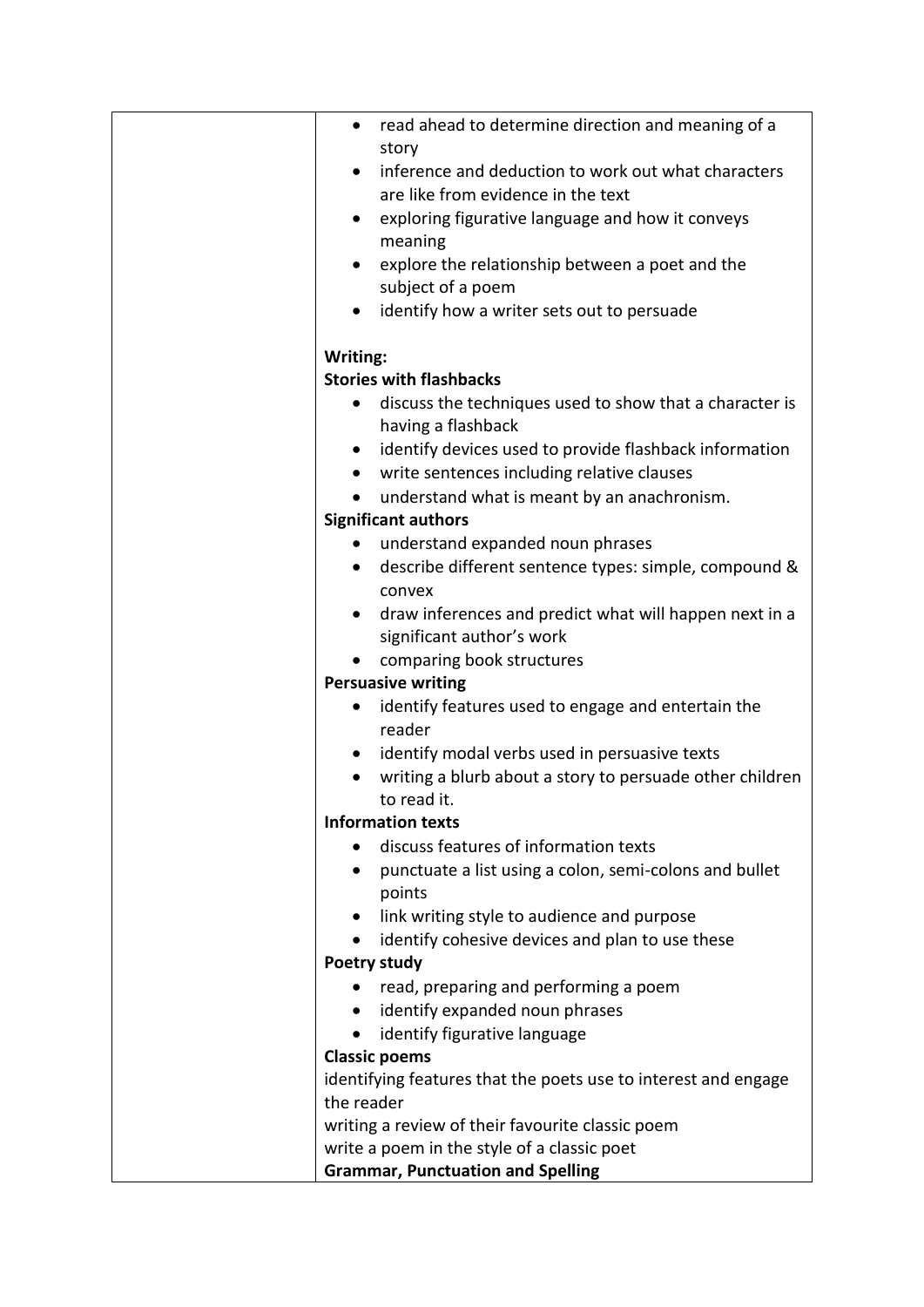|                    | use the term preposition appropriately and understand the        |
|--------------------|------------------------------------------------------------------|
|                    | function of prepositions in sentences                            |
|                    | understand the need for punctuation as an aid to the reader      |
|                    | e.g. commas to mark grammatical boundaries                       |
|                    | further punctuation marks: colon, semi-colon, dashes, brackets   |
|                    |                                                                  |
| <b>Mathematics</b> | <b>Multiplication and Division</b>                               |
|                    | multiply and divide numbers mentally drawing upon                |
|                    | known facts                                                      |
|                    | multiply numbers up to 4 digits by a one or two digit            |
|                    | number using a formal written method, including long             |
|                    | multiplication for 2 digit numbers                               |
|                    | divide numbers up to 4 digits by a one-digit number<br>$\bullet$ |
|                    | using the formal written method of short division and            |
|                    | interpret remainders appropriately for the context               |
|                    | solve problems involving addition and subtraction,               |
|                    | multiplication and division and a combination of these,          |
|                    | including understanding the use of the equals sign               |
|                    | <b>Fractions</b>                                                 |
|                    | compare and order fractions whose denominators are               |
|                    | multiples of the same number                                     |
|                    | identify, name and write equivalent fractions of a given<br>٠    |
|                    | fraction, represented visually including tenths and              |
|                    | hundredths                                                       |
|                    | recognise mixed numbers and improper fractions and               |
|                    | convert from one form to the other and write                     |
|                    | mathematical statements >1 as a mixed number [for                |
|                    | example $2/5 + 4/5 = 11/5$                                       |
|                    | add and subtract fractions with the same denominator             |
|                    | and denominators that are multiples of the same                  |
|                    | number                                                           |
|                    | multiply proper fractions and mixed numbers by whole             |
|                    | numbers, supported by materials and diagrams                     |
|                    | read and write decimal numbers as fractions [for                 |
|                    | example $0.71 = 71/100$                                          |
|                    | solve problems involving multiplication and division,            |
|                    | including scaling by simple fractions and problems               |
|                    | involving simple rates                                           |
|                    | <b>Decimals and Percentages</b>                                  |
|                    | read, write, order and compare numbers with up to<br>$\bullet$   |
|                    | three decimal places                                             |
|                    | recognise and use thousandths and relate them to                 |
|                    | tenths, hundredths and decimal equivalents                       |
|                    | round decimals with two decimal places to the nearest            |
|                    | whole number and to one decimal place                            |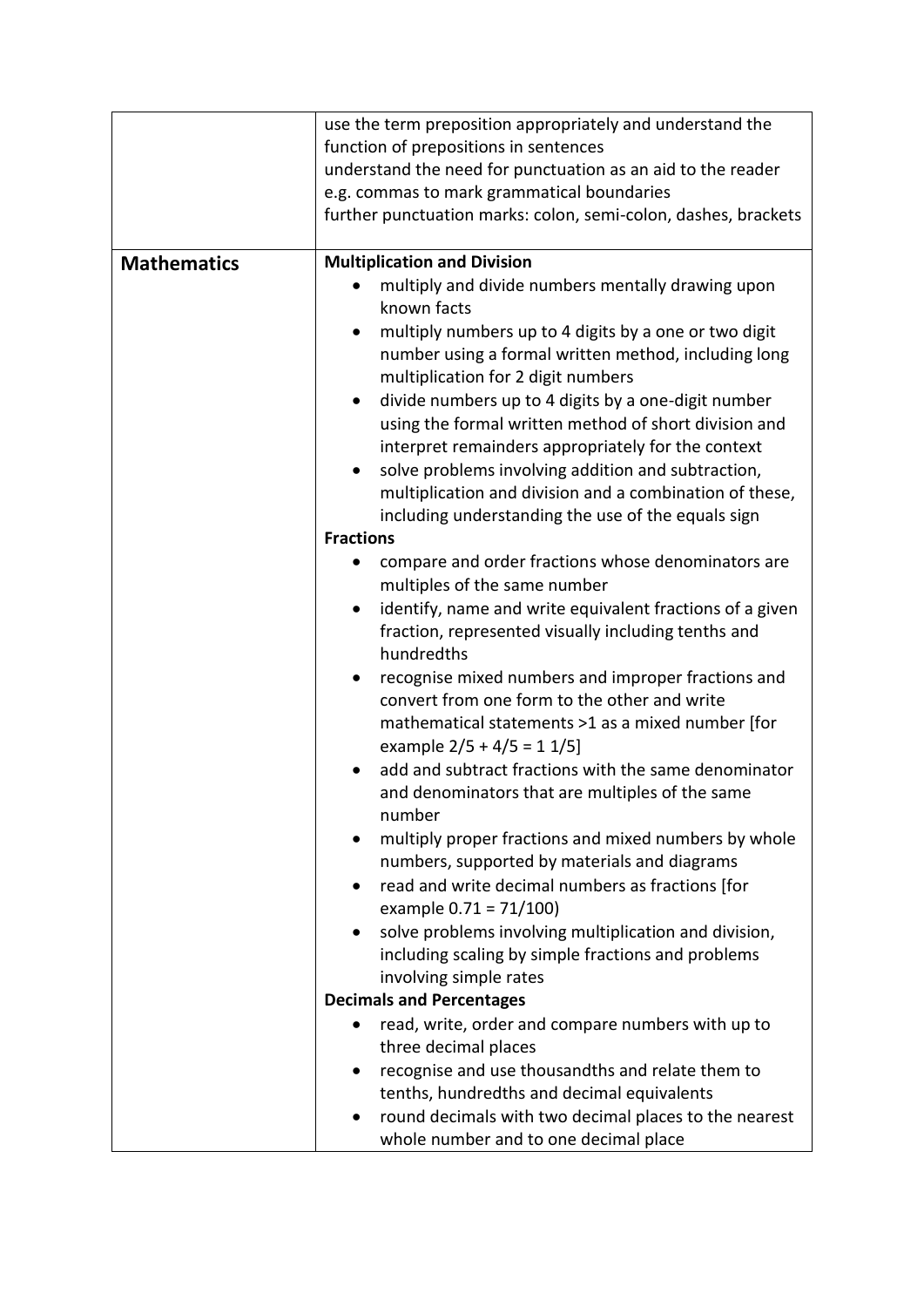|                  | solve problems involving number up to three decimal<br>٠                                                                 |
|------------------|--------------------------------------------------------------------------------------------------------------------------|
|                  | places                                                                                                                   |
|                  | recognise the per cent symbol (%) and understand that<br>per cent relates to 'number of parts per hundred', and          |
|                  | write percentages as a fraction with denominator 100,                                                                    |
|                  | and as a decimal                                                                                                         |
|                  |                                                                                                                          |
|                  | solve problems which require knowing percentage and<br>$\bullet$<br>decimal equivalents of 1/2 1/4 1/5 2/5 4/5 and those |
|                  | fractions with a denominator of a multiple of 10 or 25                                                                   |
|                  | <b>Animals, including Humans</b>                                                                                         |
| <b>Biology</b>   | describe the changes as humans develop to old age                                                                        |
|                  | describe how your heart works and how it is affected                                                                     |
|                  | by exercise                                                                                                              |
|                  | describe how tobacco, alcohol and other drugs can                                                                        |
|                  | harm your body                                                                                                           |
|                  | <b>Properties &amp; Changes of Materials</b>                                                                             |
| Chemistry        | compare and group together everyday materials on the<br>$\bullet$                                                        |
|                  | basis of their properties, including their hardness,                                                                     |
|                  | solubility, transparency, conductivity, (electrical and                                                                  |
|                  | thermal), and response to magnets                                                                                        |
|                  | know that some materials will dissolve in liquid to form<br>$\bullet$                                                    |
|                  | a solution, and describe how to recover a substance                                                                      |
|                  | from a solution                                                                                                          |
|                  | use knowledge of solids, liquids and gases to decide                                                                     |
|                  | how mixtures might be separated                                                                                          |
|                  | give reasons based on evidence from comparative and<br>٠                                                                 |
|                  | fair tests                                                                                                               |
|                  | demonstrate that dissolving, mixing and changes of                                                                       |
|                  | state are reversible changes and some changes result                                                                     |
|                  | in the formation of new materials, and this kind of                                                                      |
|                  | change is not usually reversible                                                                                         |
|                  | changes associated with burning and the action of acid                                                                   |
|                  | in bicarbonate of soda                                                                                                   |
| <b>Computing</b> | Unit 4 - Databases                                                                                                       |
|                  | <b>Searching a Database</b>                                                                                              |
|                  | Children understand the different ways to search a<br>$\bullet$                                                          |
|                  | database.                                                                                                                |
|                  | • Children can search a database to answer questions                                                                     |
|                  | correctly.                                                                                                               |
|                  | <b>Creating a Class Database</b>                                                                                         |
|                  | Children can design an avatar for a class database.<br>$\bullet$                                                         |
|                  | Children can successfully enter information into a class<br>$\bullet$                                                    |
|                  | database.                                                                                                                |
|                  | <b>Creating a Topic Database</b>                                                                                         |
|                  | Children can create their own database on a chosen                                                                       |
|                  | topic.                                                                                                                   |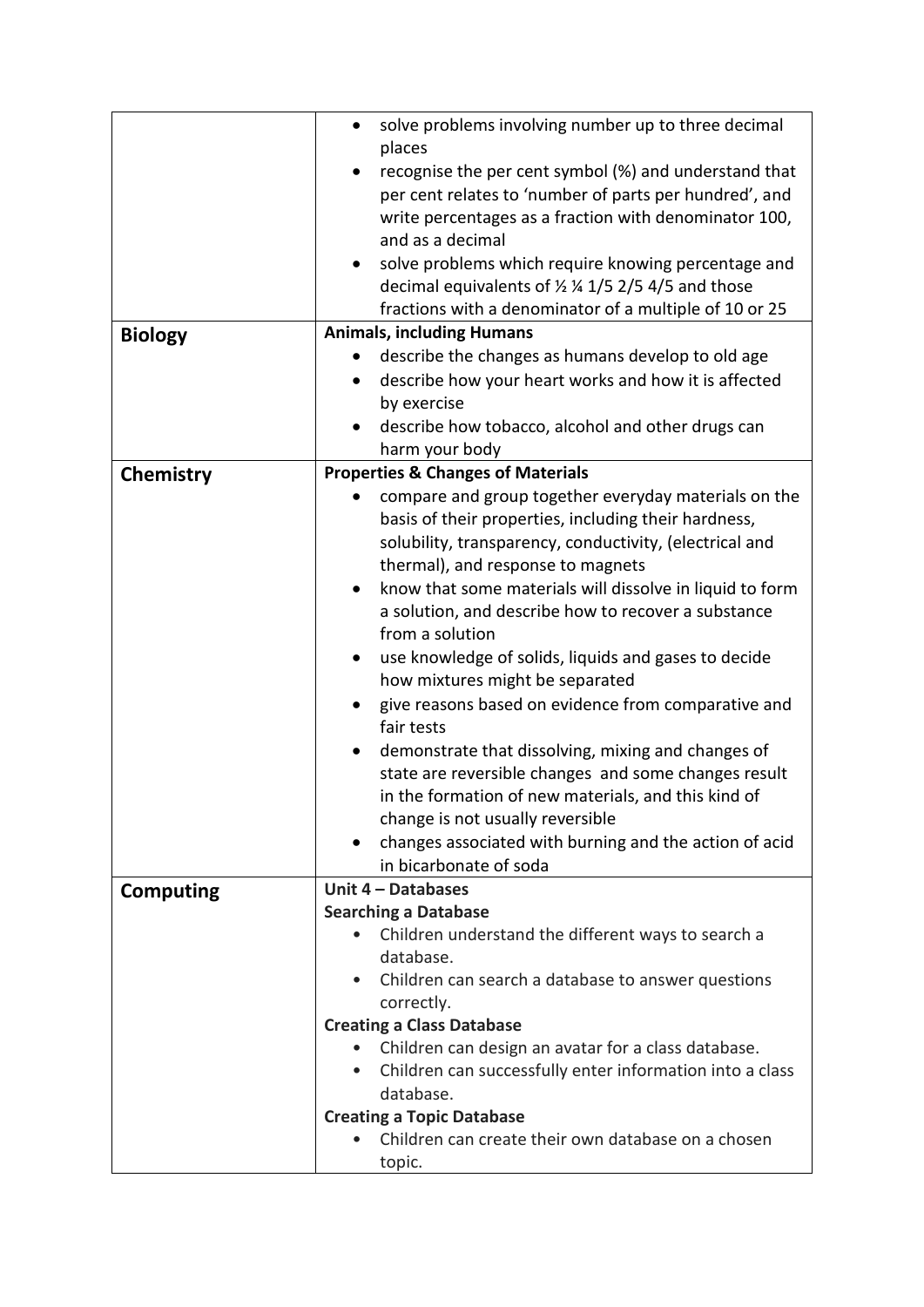| $\bullet$         | Children can add records to their database.                |
|-------------------|------------------------------------------------------------|
| $\bullet$         | Children know what a database field is and can             |
|                   |                                                            |
|                   | correctly add field information.                           |
|                   | Children understand how to word questions so that          |
|                   | they can be effectively answered using a search of their   |
|                   | database.                                                  |
|                   |                                                            |
|                   | Unit 5 - Game Creator                                      |
|                   | Setting the scene.                                         |
|                   | Children can review and analyse a computer game.           |
|                   | Children can describe some of the elements that make       |
|                   | a successful game.                                         |
|                   | • Children can begin the process of designing their own    |
|                   | game.                                                      |
|                   | <b>Creating the Game Environment</b>                       |
| $\bullet$         | Children can design the setting for their game so that it  |
|                   | fits with the selected theme.                              |
|                   |                                                            |
| $\bullet$         | Children can upload images or use the drawing tools to     |
|                   | create the walls, floor, and roof.                         |
|                   | <b>The Game Quest</b>                                      |
|                   | Children can design characters for their game.             |
|                   | Children can decide upon, and change, the animations       |
|                   | and sounds that the characters make.                       |
|                   | <b>Finishing and Sharing</b>                               |
| $\bullet$         | Children can make their game more unique by selecting      |
|                   | the appropriate options to maximise the playability.       |
| $\bullet$         | Children can write informative instructions for their      |
|                   | game so that other people can play it.                     |
| <b>Evaluation</b> |                                                            |
|                   | Children can evaluate my their own and peers' games        |
|                   | to help improve their design for the                       |
|                   |                                                            |
|                   | Unit $6 - 3D$ Modelling                                    |
|                   | <b>Introducing 2Design and Make</b>                        |
|                   | Children know what the 2Design and Make tool is for.       |
| $\bullet$         | Children can explore the different viewpoints in           |
|                   |                                                            |
|                   | 2Design and Make whilst designing a building.              |
|                   | <b>Moving Points</b>                                       |
|                   | Children can adapt one of the vehicle models by            |
|                   | moving the points to alter the shape of the vehicle        |
|                   | while still maintaining its form.                          |
|                   | <b>Designing for a Purpose</b>                             |
|                   | Children can explore how to edit the polygon 3D            |
|                   | models to design a 3D model for a purpose.                 |
|                   | <b>Printing and Making</b>                                 |
|                   | Children can refine one of their designs to prepare it for |
|                   | printing.                                                  |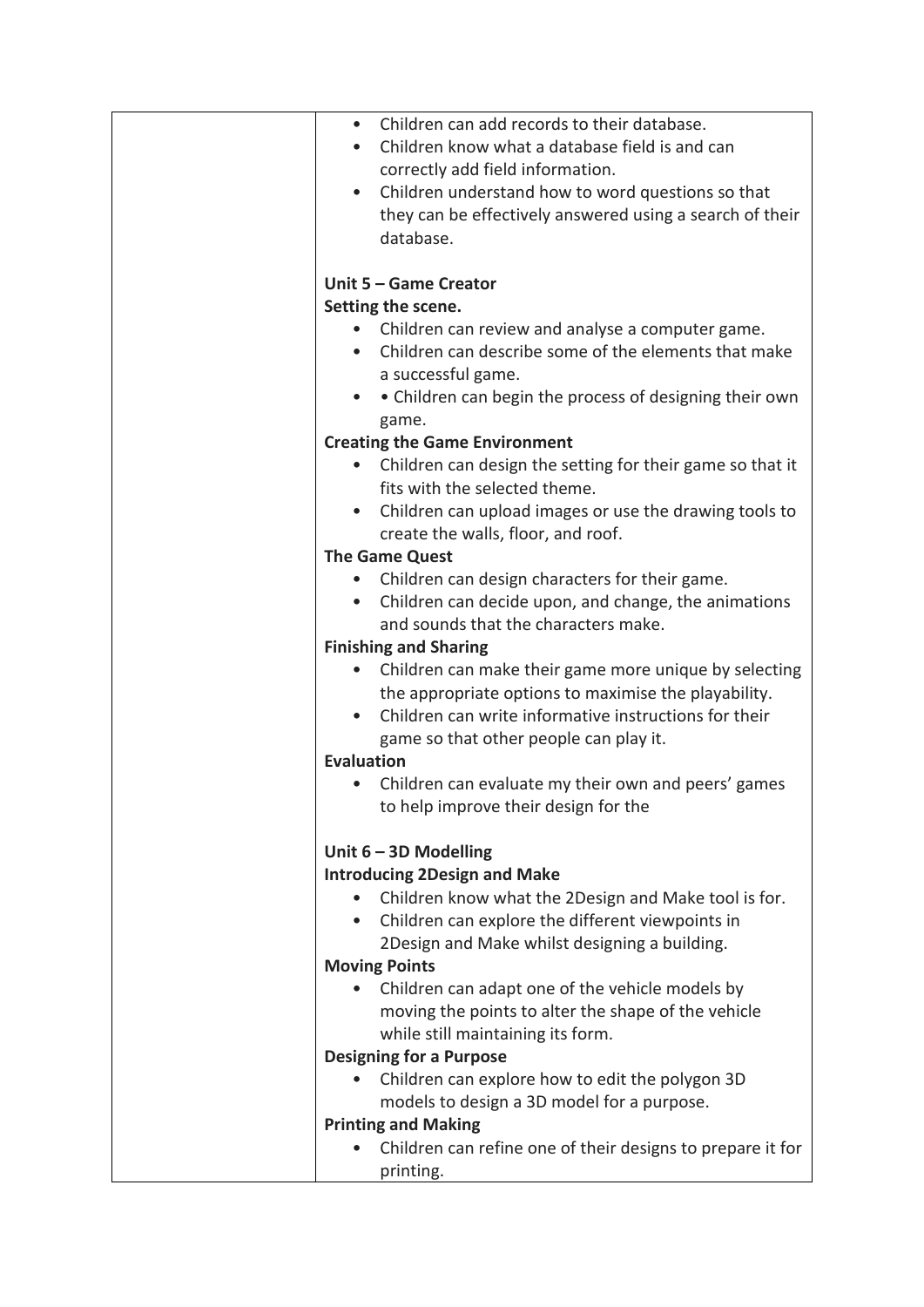| • Children can print their design as a 2D net and then   |
|----------------------------------------------------------|
| created a 3D model.                                      |
| • Children can explore the possibilities of 3D printing. |

#### **Creative Curriculum**

We deliver the following subjects through whole school topics and they are collectively referred to as the Creative Curriculum: Art and Design, Design Technology, Geography, History and Music.

Each term the whole school follow a topic theme incorporating many curriculum areas with a particular focus on one of the Creative Curriculum subjects.

(See Creative Curriculum Two Year Cycle).

## **YEAR A**

### **Spring : Leaders**

#### **Main Focus: History – Anglo Saxons and Vikings- Leaders and power**

- use dates to order and place events on a timeline
- **provide an account of an historical event based on more than one source**
- **give some reasons for some important historical events**
- **make comparisons between aspects of periods of history and the present day**
- understand that the type of information available depends on the period of time studied
- evaluate the usefulness of a variety of sources
- compare sources of information available for the study of different times in the past
- present findings and communicate knowledge and understanding in different ways

#### **Secondary Focus: Geography – North America**

- identify the location of North America in the context of an expanding knowledge of countries of the world
- explore simply the governance of USA in terms of States and the overall leader

## **YEAR B**

### **Spring : Water**

#### **Main Focus: Geography – North America – Lakes and Rivers**

- identify the location of North America in the context of an expanding knowledge of countries of the world
- know and describe the location of a variety of lakes and rivers in the context of the States of America
- identify human and physical characteristics, key topographical features and land use patterns in the context of lakes and rivers
- know how rivers erode, transport and deposit materials
- explore world weather patterns and climate zones with particular interest in North America e.g. flooding
- compare the physical or human features of a region of the UK and a region in North America, identifying similarities and differences
- understand and use a widening range of geographical terms

#### **Secondary Focus: History – Anglo Saxons and Vikings- the struggle for power**

• provide an account of an historical event based on more than one source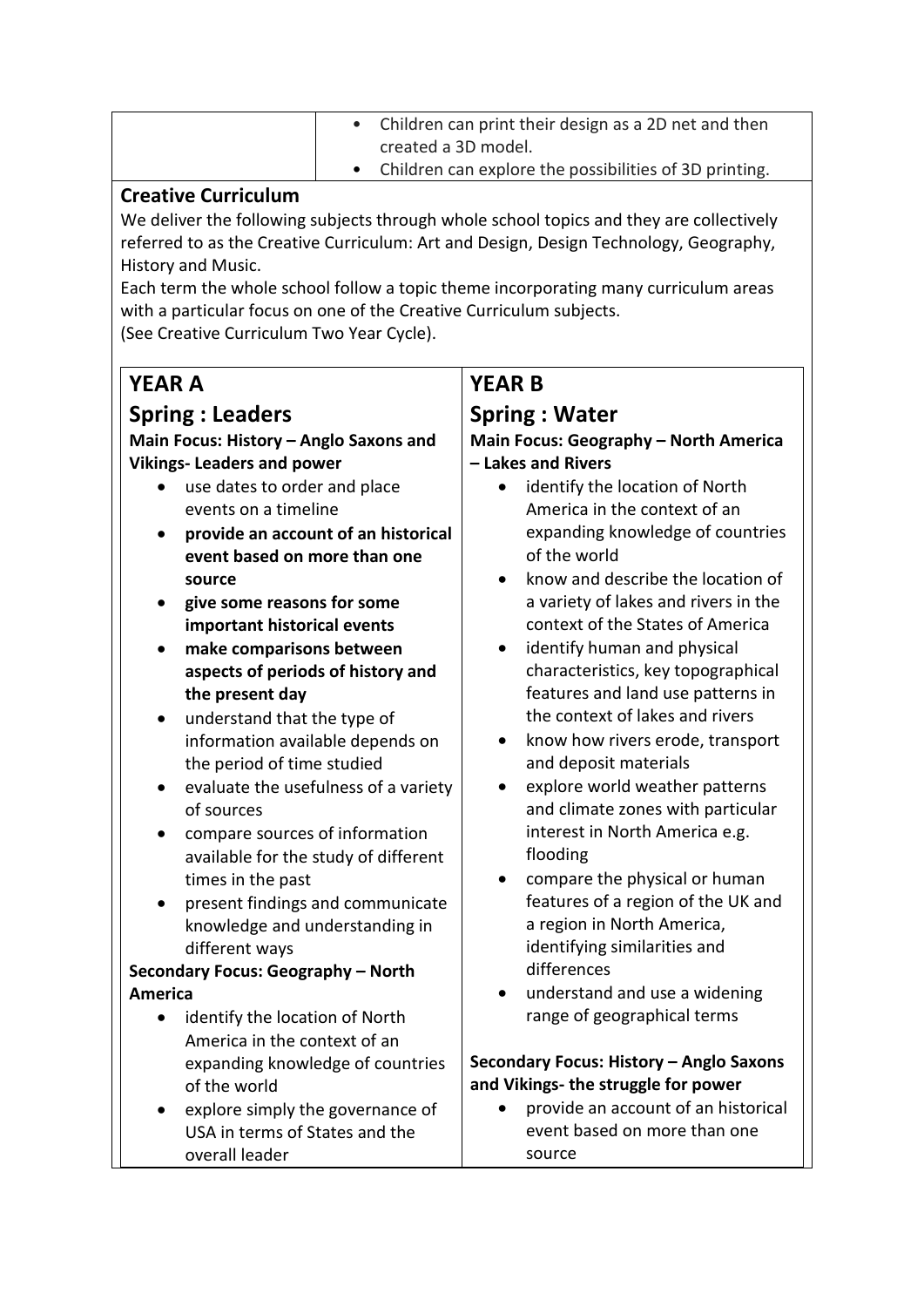| <b>Invasion Games (Hockey)</b><br><b>Physical Education</b><br><b>Learning Outcomes</b><br>To develop knowledge of attacking and defending.<br>To know how to 'mark' an opponent.<br>To further develop their understanding of space.<br>$\bullet$<br>To recognise the importance of rules within games.<br>$\bullet$<br>Understand the need to warm up and cool down<br><b>Net Games</b> |                                                              |  |                             |
|-------------------------------------------------------------------------------------------------------------------------------------------------------------------------------------------------------------------------------------------------------------------------------------------------------------------------------------------------------------------------------------------|--------------------------------------------------------------|--|-----------------------------|
|                                                                                                                                                                                                                                                                                                                                                                                           |                                                              |  |                             |
|                                                                                                                                                                                                                                                                                                                                                                                           |                                                              |  |                             |
|                                                                                                                                                                                                                                                                                                                                                                                           |                                                              |  |                             |
|                                                                                                                                                                                                                                                                                                                                                                                           |                                                              |  |                             |
|                                                                                                                                                                                                                                                                                                                                                                                           |                                                              |  |                             |
|                                                                                                                                                                                                                                                                                                                                                                                           |                                                              |  |                             |
|                                                                                                                                                                                                                                                                                                                                                                                           |                                                              |  |                             |
|                                                                                                                                                                                                                                                                                                                                                                                           |                                                              |  |                             |
|                                                                                                                                                                                                                                                                                                                                                                                           | understand and use a widening<br>range of geographical terms |  | important historical events |
|                                                                                                                                                                                                                                                                                                                                                                                           |                                                              |  | give some reasons for some  |